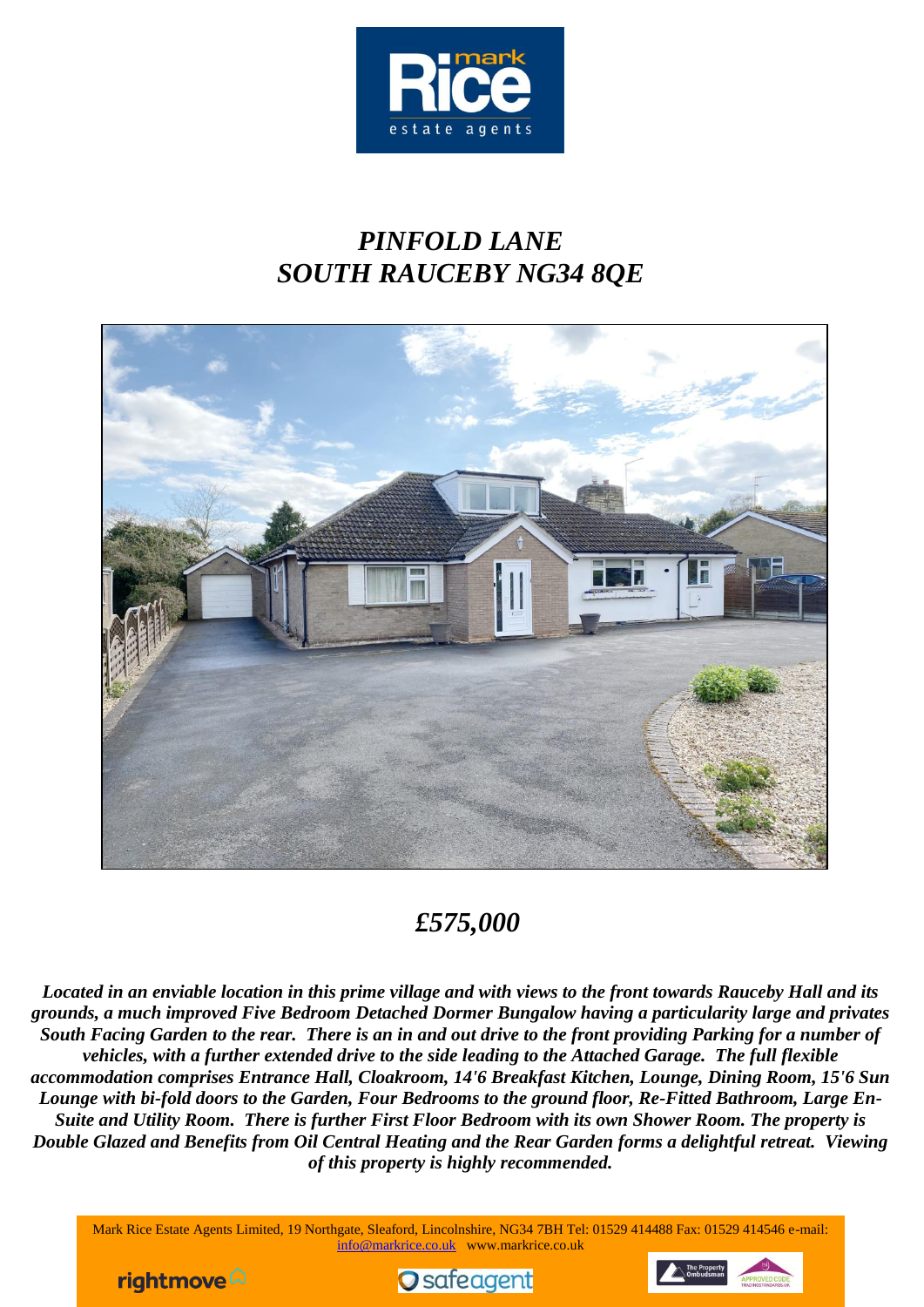#### *Directions:*

*Travelling from Sleaford on the A153 towards Grantham, after the level crossings at Greylees turn right towards South Rauceby. Take the second turning on the right into Pinfold Lane and the property is located on the right hand side a indicated by our 'For Sale' board.*

*A double glazed entrance door provides access to the Hall which in turn provides access to a further 'L' Shaped Reception Hall.*

*\_\_\_\_\_\_\_\_*

### *Kitchen: 4.42m (14'6") x 3.23m (10'7")*

*Having an extensive range of wall and base units, fitted worktop forming breakfast bar, tiled splashbacks, enamel 1½ bowl single drainer sink with monobloc tap, gas hob, built-in oven, cooker hood, integral dishwasher, ladder style radiator and built-in cupboard housing the boiler.*



### *Utility Room:*

*Having wall and base unit, fitted worktop, inset sink with monobloc tap, plumbing for automatic washing machine, water softener system and double glazed rear entrance door*



*Bedroom 3: 4.01m (13'2") x 2.97m (9'9") (Currently used as a Snug/2nd Lounge) Having radiator and electric fire.*

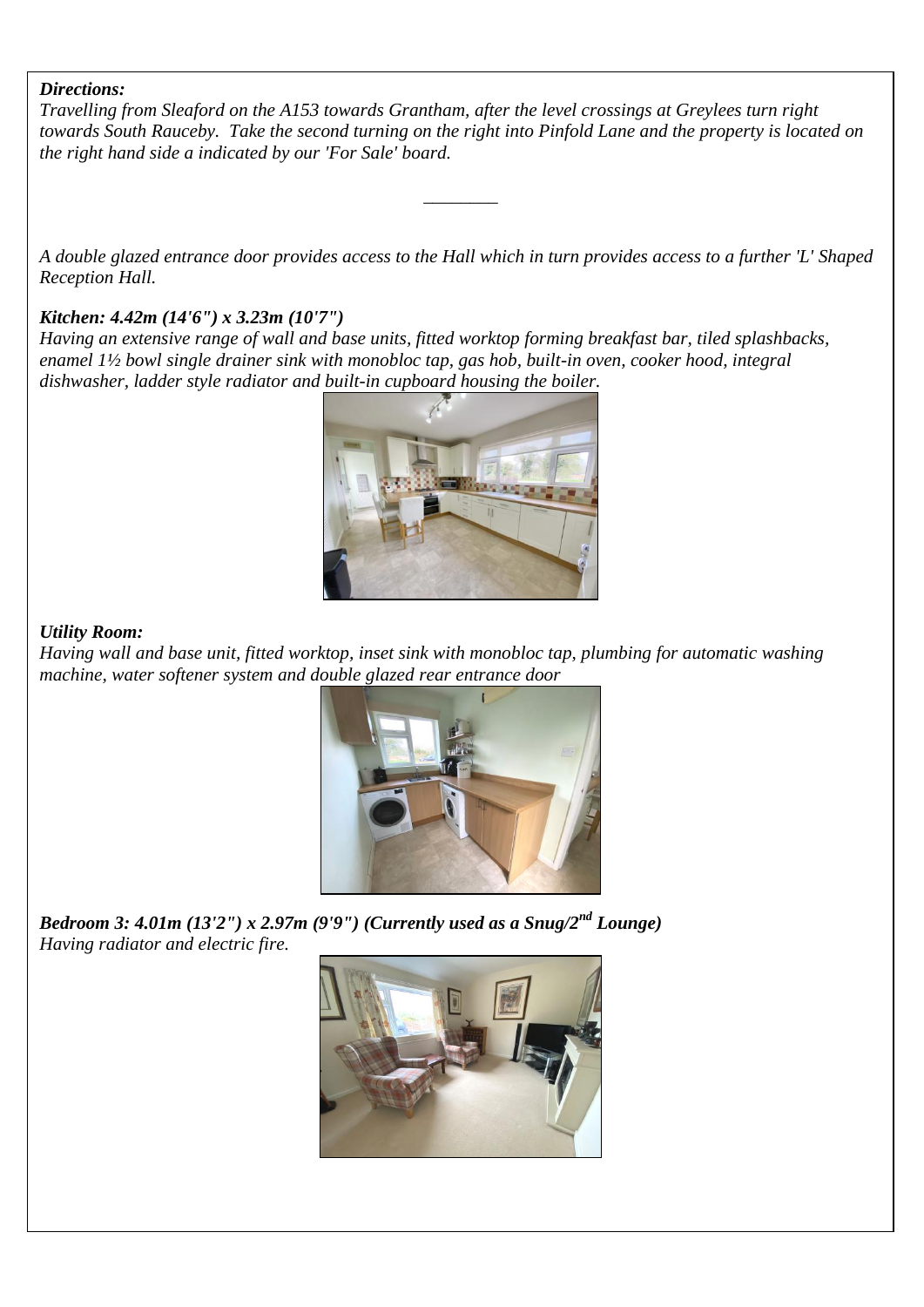# *Lounge: 5.41m (17'9") x 4.11m (13'6")*

*Having two radiators, corner window and door to garden. Sliding doors provide access to the Dining Room.*



*Dining Room: 3.71m (12'2") x 2.90m (9'6") Having radiator. French doors provide access to the Sun Lounge.*



# *Sun Lounge: 4.78m (15'8") x 3.43m (11'3")*

*Having bi-fold doors to garden, further patio doors, under floor heating fed from the central heating system and further door to the inner hall.*



*Bedroom 1: 3.78m (12'5") x 3.20m (10'6") extending to 5.38m (17'8") Having radiator and triple built-in wardrobes.*

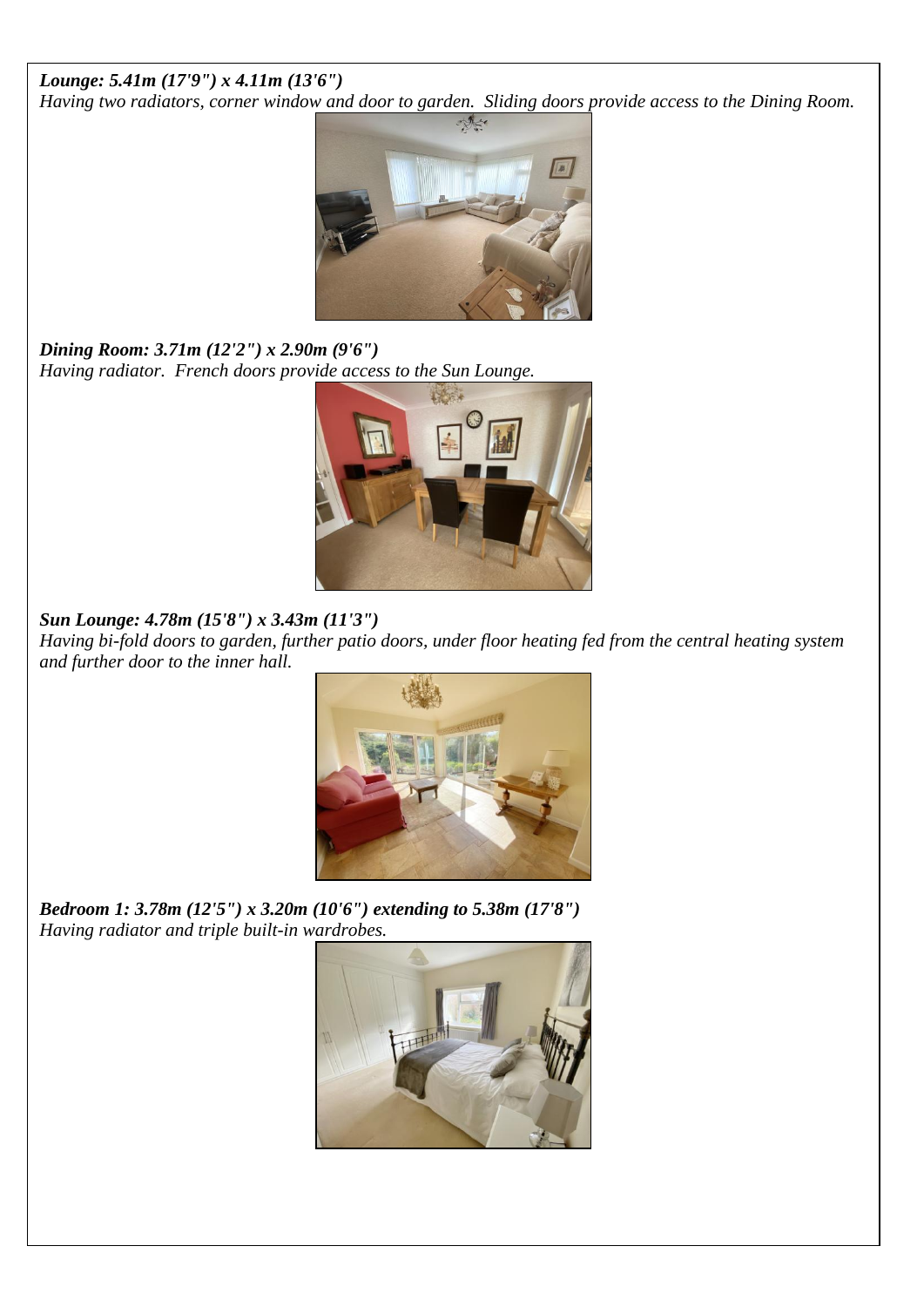# *En-Suite: 3.10m (10'2") x 1.98m (6'6")*

*Being fully tiled and having low level w.c, vanity hand washbasin with cupboard below, separate power shower connected to the boiler/heating system, radiator and heated towel rail.*



*Bedroom 2: 3.35m (11'0") x 3.20m (10'6") Having radiator and triple built-in wardrobes.*



*Bedroom 3: 3.20m (10'6") x 1.93m (6'4") Having radiator.*



*Office/Study: 2.31m (7'7") x 2.01m (6'7") Having radiator.*

# *Bathroom:*

*Having bath with side taps, low level w.c, vanity hand washbasin, separate shower cubicle with power shower connected to the boiler/heting system and radiator.*

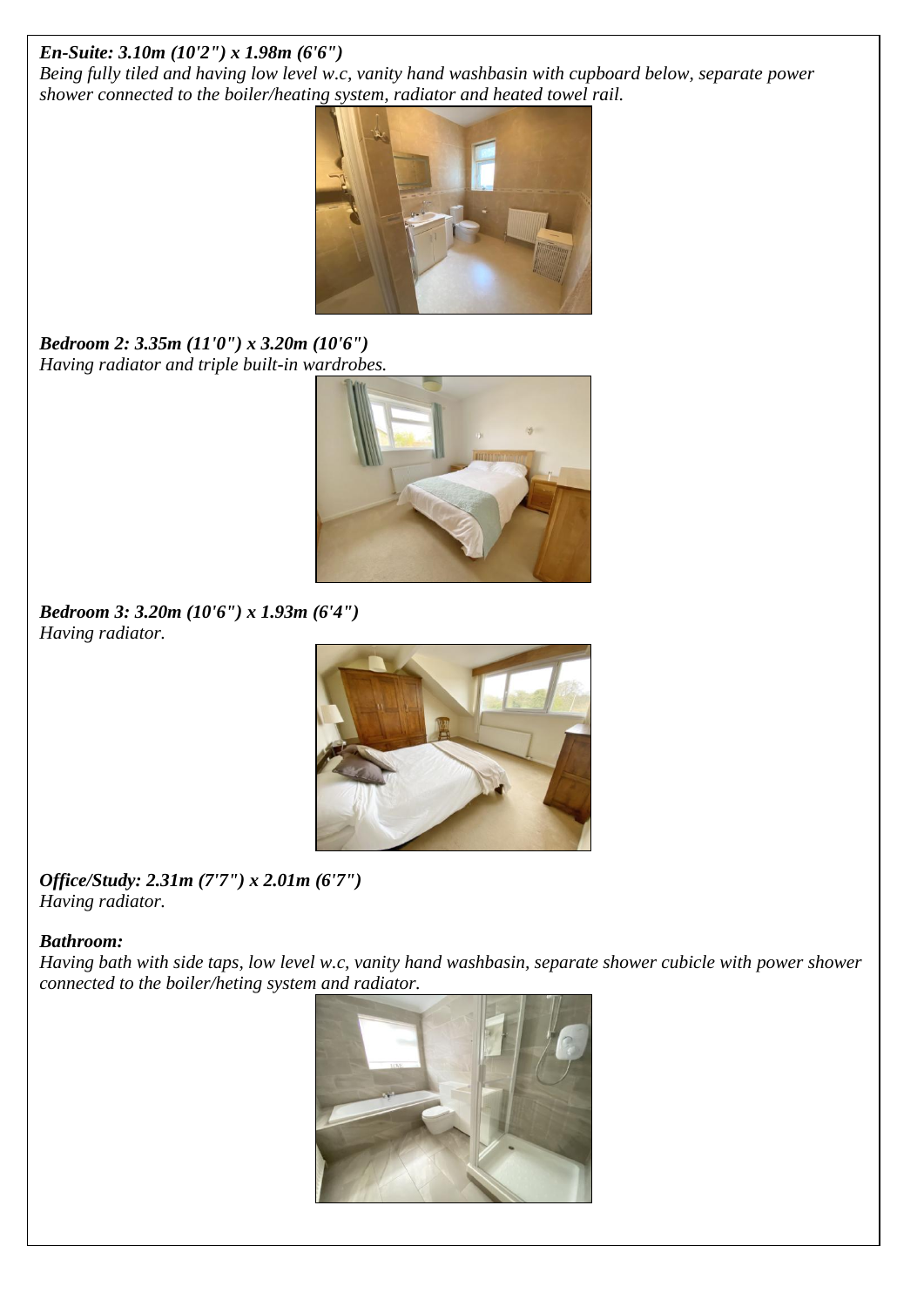#### *Cloakroom:*

*Having low level w.c, vanity hand washbasin and radiator.*

*Stairs from the hall provide access to the First Floor Landing.*

### *Bedroom 5: 3.96m (13'0") x 3.56m (11'8") Having radiator.*

#### *Shower Room:*

*Having low level w.c, pedestal hand washbasin, separate shower cubicle with electric unit, radiator and extractor fan.*



#### *Outside: 5.99m (19'8") x 3.05m (10'0")*

*The property has a large tarmac in and out drive to the front providing numerous Parking Areas and there is also a gravelled low maintenance border. The drive continues alongside the bungalow to the Attached Garage having up and over door, door to garden and light and power points. The Rear Garden has a paved patio area, pond and borders adjacent to the bungalow together with a large lawn area with well stocked borders and trees and shrubs.* 



*Rear Garden*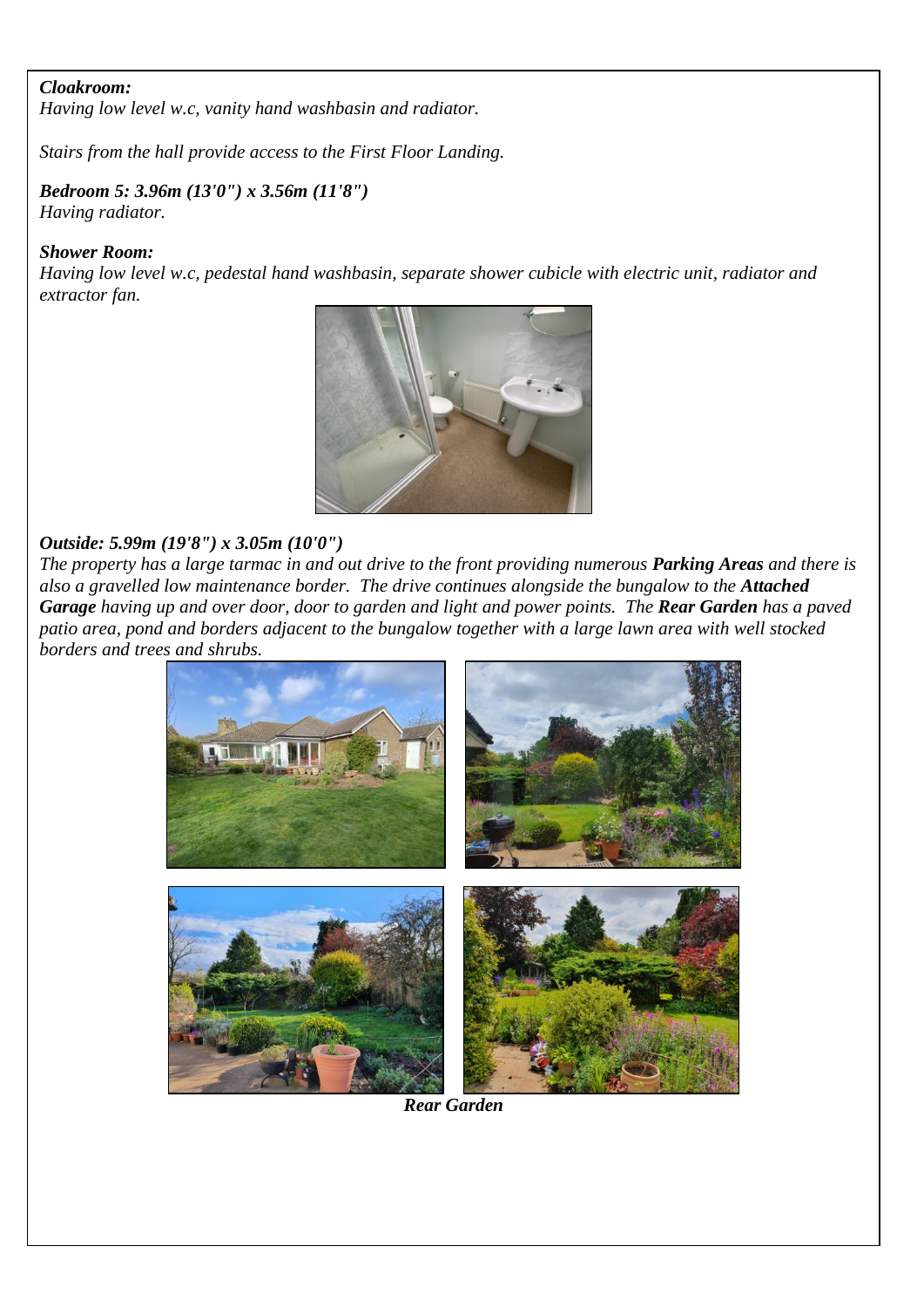

*Front Drive*



*Front View*